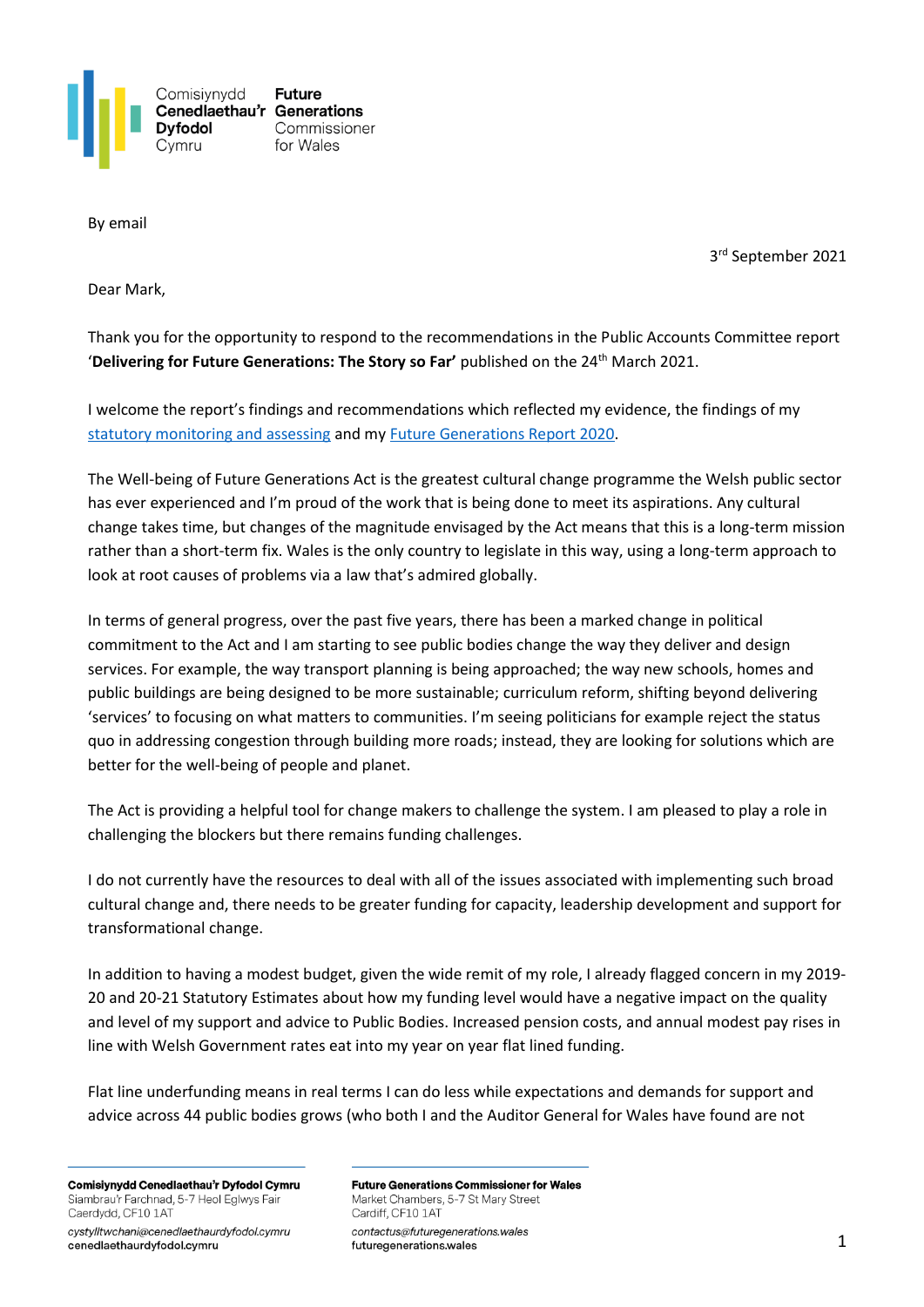

resourced themselves to support the cultural change required by the Act). The level of support and advice offered to Public Bodies and Ministers increases year on year. Requests for support and advice were up by 44% in 2019-20 from 2018-19.

Furthermore, this demand for statutory services looks set to increase: The most recent regulatory impact assessment (RIA) relating to the establishment of Corporate Joint Committees (CJCs) within the Local Government and Elections Bill specifies that costs to my office are nil despite me providing detailed costings to officials.

I will come back to the importance of this, in relation to the implementation of the recommendations below.

**'Delivering for Future Generations: The Story so Far'** report and its recommendations build on the concerns and advice I highlighted in my [Future Generations Report 2020 a](http://www.futuregenerations2020.wales/)bout the systemic barriers to progress which need to be addressed.

My reflections below directly respond to the following recommendations made by the Committee:

**Recommendation 3:** The Future Generations Commissioner and Welsh public bodies should ensure that they develop constructive relationships. The inconsistency in their relationships has limited the impact of the Commissioner's work.

**Recommendation 4:** The Future Generations Commissioner should prioritise supporting public bodies and Public Services Boards to deliver this legislation.

**Recommendation 11:** Public bodies subject to the Well-being of Future Generations (Wales) Act 2015 must ensure that the five ways of working are embedded in their plans for recovery from the Covid-19 pandemic. We recommend that any gains they have made in their immediate response to the pandemic are not lost, and that they shift their focus from the day-to-day to long-term and prevention.

*My response to:* **Recommendation 3:** The Future Generations Commissioner and Welsh public bodies should ensure that they develop constructive relationships. The inconsistency in their relationships has limited the impact of the Commissioner's work.

During my time as Commissioner, I have worked closely with public bodies across Wales, providing advice, guidance, and support to them in their application of the Well-being of Future Generations Act. I was pleased that many public bodies and the Committee recognised that this support was useful. However, this finding reflects the reality of the impossible challenge of supporting 44 public bodies across all policy areas whilst also ensuring that new policy legislation and guidance which comes from Welsh Government does not undermine the Act and the ability of other public bodies to implement it. My office cannot meet these

Comisiynydd Cenedlaethau'r Dyfodol Cymru Siambrau'r Farchnad, 5-7 Heol Eglwys Fair Caerdydd, CF10 1AT

cystylltwchani@cenedlaethaurdyfodol.cymru cenedlaethaurdyfodol.cymru

**Future Generations Commissioner for Wales** Market Chambers, 5-7 St Mary Street Cardiff, CF10 1AT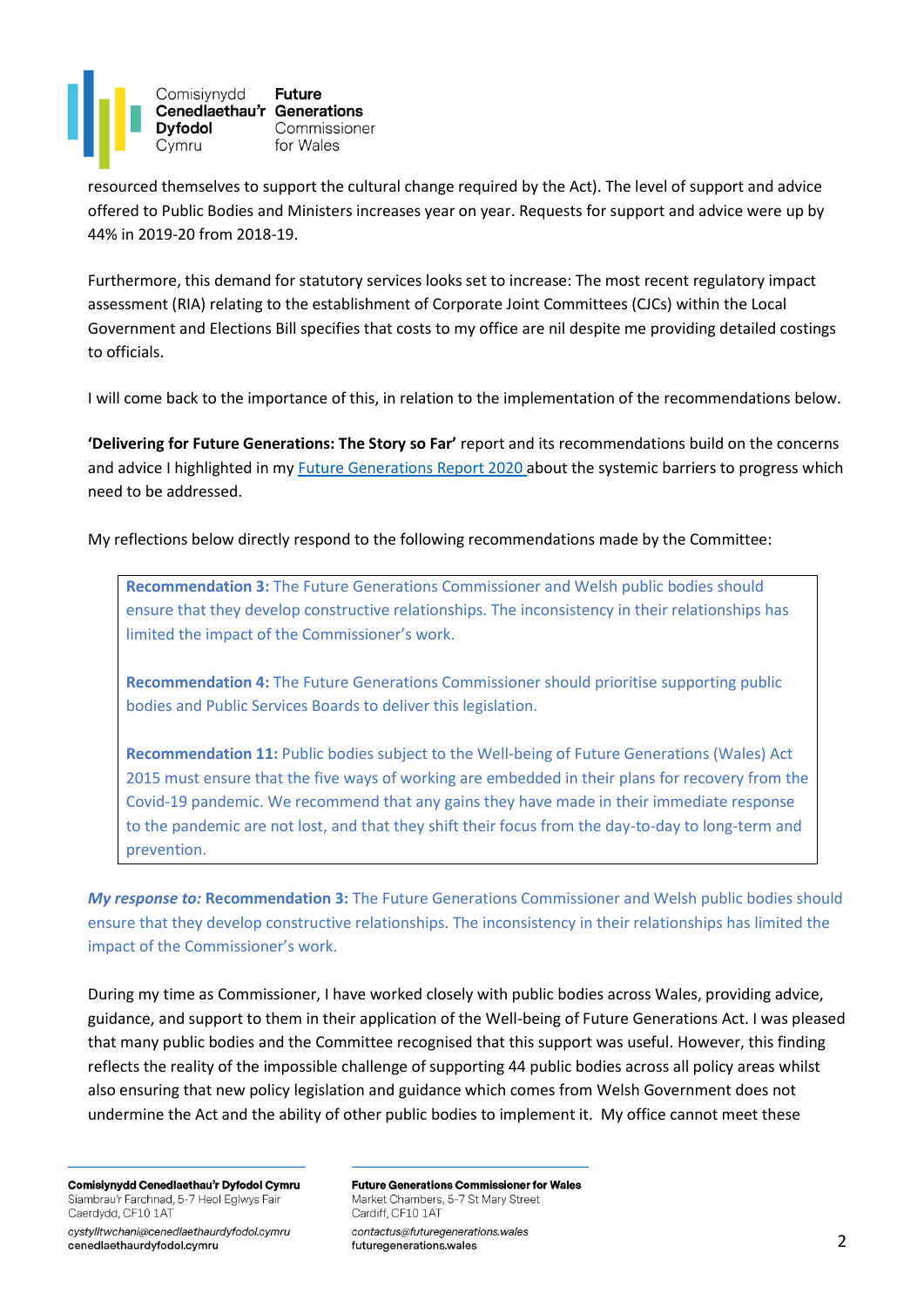

demands for all public bodies as we have not been adequately resourced. It therefore does not surprise that those we have been able to help find that support valuable and others want more of our time.

"Sport Wales has found the support, resources and advice from the team to be invaluable. How this is made available consistently for all public bodies is a challenge." (Sport Wales)

"Our relationship with the Commissioner's office is excellent. I think they're hugely knowledgeable, very enthusiastic, supportive, and similar for Wales Audit Office, not just on the Act, but on our broader business where they're able to actually give us a view on how we're doing, how we're spending public money, but more importantly, pointing us to good practice and other areas we may wish to explore." (Velindre NHS Trust)

"We had a lot of involvement with FGCW and had lots of practical support… The support we have had from FGCW has been very useful. They were willing to travel up to North Wales to give us additional information, presentations, support on how to embed the tools. I think that's seen as a very supportive offer for all authorities across North Wales." (Cyngor Ynys Mon/Anglesey Council)

"We have used the Commissioner's tools, resources and information to make resources available across the organisation… Support and input from Commissioner very, very helpful." (Aneurin Bevan University Health Board)

This ongoing relationship with public bodies is further captured in the requests for support my office receives. Since May 2018, I have received 892 requests for support, 319 of which (~36%) came from public bodies. Of these, 136 (~43% of all public body requests) are from Welsh Government. Requests for support and advice to my office were up by 78% in 2019-20 from 2018-19. This fell by ~19% between 2019-20 and 2020-21 which was likely due to the pandemic. Since this financial year began in April 2021, I have had 128 requests, which is likely to grow as we work more closely with public bodies as per the Committee's recommendations.

However, I recognise that due to limited resources and, more recently, the pressures placed on public bodies during the pandemic, building on this support has been challenging. In previous years I have used a combination of the underspend from my year one budget (resulting largely from the delay in recruiting staff to my office) and other income to fund a level of services over and above my annual grant in aid funding level and this won't be available from March 2022.

I too believe that Welsh Government play a critical role in the success of the large-scale cultural change programme driven by the legislation, not just because they are a major public body covered by the Act themselves, but because whether or not they demonstrate the principles of the Act has a significant impact on what other public bodies do. This has meant that my focus in the early years of my role has been on ensuring Welsh Government have the right policy, processes and levers in place.

Comisiynydd Cenedlaethau'r Dyfodol Cymru Siambrau'r Farchnad, 5-7 Heol Eglwys Fair Caerdydd, CF10 1AT

cystylltwchani@cenedlaethaurdyfodol.cymru cenedlaethaurdyfodol.cymru

**Future Generations Commissioner for Wales** Market Chambers, 5-7 St Mary Street Cardiff, CF10 1AT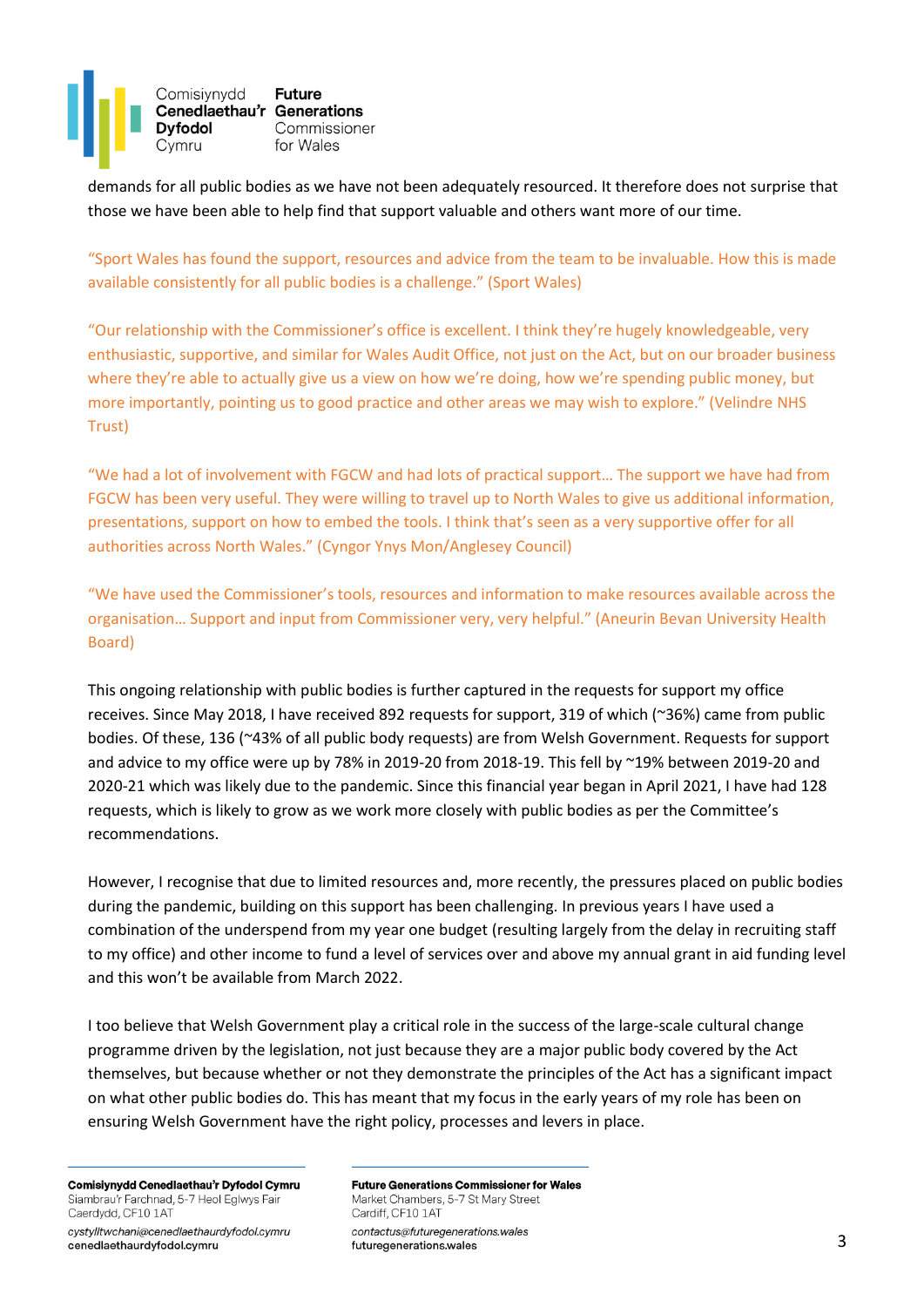

In their evidence to the Committee, public bodies recognised the importance of this:

- 50% of public bodies highlighted that the number of strategic partnerships, and having multiple memberships, is a barrier to implementing the Act.
- 56% of public bodies highlighted that short-term funding cycles and finance restrictions etc impede their ability to deliver long-term preventative actions.
- 67% of public bodies suggested that greater cross-policy and strategy alignment is required from Welsh Government.
- 30% of all responses suggest stronger leadership is required from Welsh Government.
- 42% of public bodies suggested that Welsh Government need to better embed and embody principles of the Act as a role model for other public bodies.

These concerns echoed the findings within my Future Generations Report.

## **A Dedicated Point of Contact**

The Committee heard from several public bodies that they wished to have more contact with my office. Having a point of contact within my team is something public bodies have consistently told me would help with implementing the legislation, but this has been challenging due to my resource-level and the need to focus on systemic issues.

Public bodies echoed this in evidence to this Committee:

- 36% of PAC respondents would like additional support, particularly around how to deliver the Act.
- 38% of PAC respondents would like additional training and or resources for their organisation and for public purposes.
- 22% of public bodies raised that closer working relationships with the FGC such as having a direct office contact would be beneficial.

"...what I want more from the Commissioner's office: I want more time. I think they're excellent. There are too few of them, and they're trying to do an awful lot with a very small resource… Excellent relationship would like more of the Commissioner's team's time. Excellent but finite resource." (Velindre NHS Trust)

"…I don't know what the Commissioner's resources are but certainly having a direct contact (would be helpful), if she had the resources." (Powys County Council)

"Having a rep from the Commissioner's office in every region to give us access to them. More convenient for them to be present in every region (not county because they don't have enough staff)." (Cyngor Ynys Mon / Angelsey Council)

Comisiynydd Cenedlaethau'r Dyfodol Cymru Siambrau'r Farchnad, 5-7 Heol Eglwys Fair Caerdydd, CF10 1AT

cystylltwchani@cenedlaethaurdyfodol.cymru cenedlaethaurdyfodol.cymru

**Future Generations Commissioner for Wales** Market Chambers, 5-7 St Mary Street Cardiff, CF10 1AT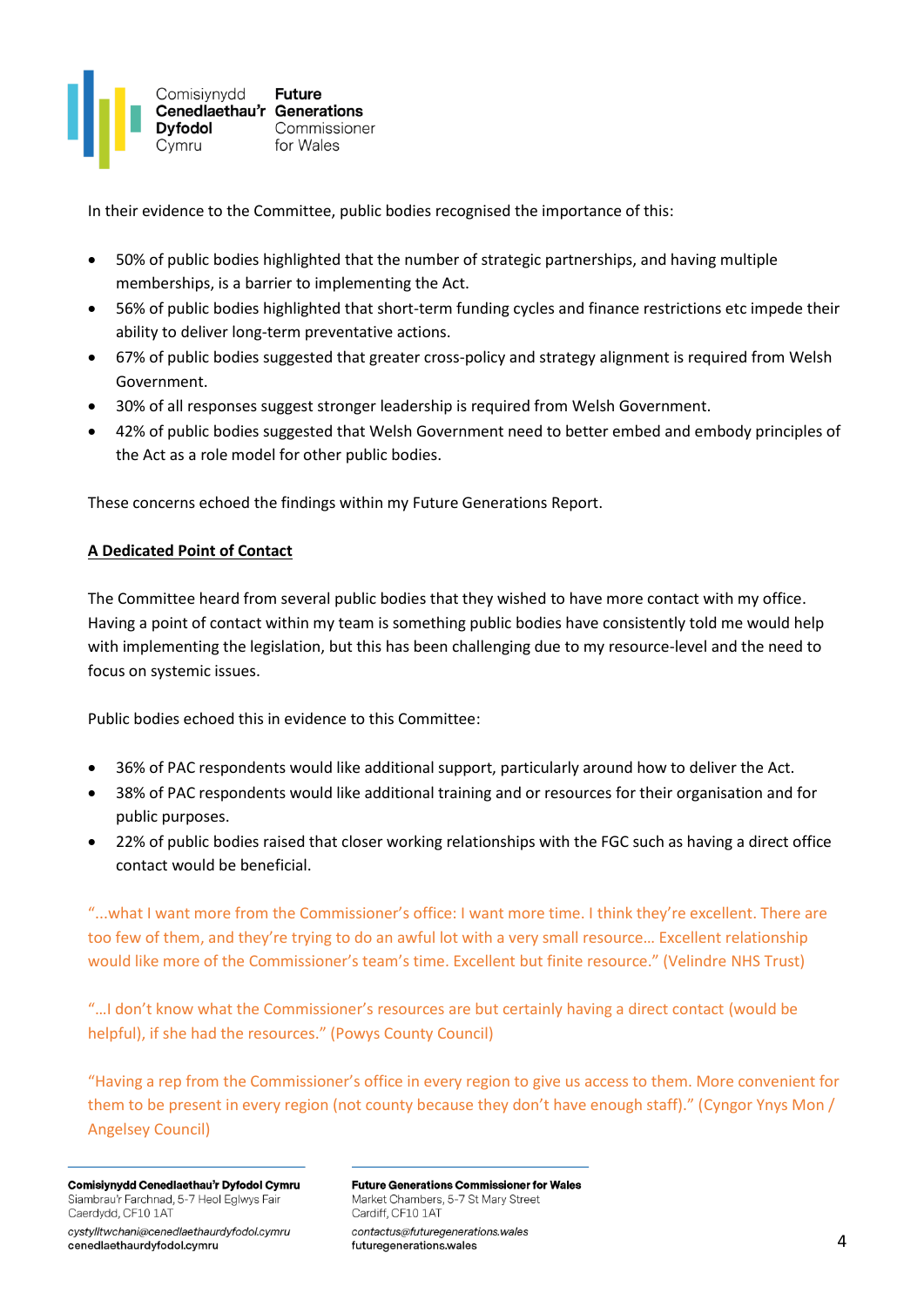

In listening to this feedback, I am pleased to say I have allocated a member of my team to be a dedicated point of contact for each public body covered by the Act with the intention of deepening our relationship and providing support that is consistent with my current funding allocation.

I have recruited four temporary staff members to trial this approach and involve public bodies in regular conversations over the next few months in order to gauge our resource and capacity to respond to requests for help. The intention is to build more consistent and constructive relationships together, giving us additional opportunities to improve communication, provide advice and support, showcase good practice and help signpost to other colleagues internally and across Wales.

Already, public bodies have told me that they welcome this approach.

"[We] welcome the Future Generations Commissioner decision to support Health Board implementation of the Well-being of Future Generations (Wales) Act through the allocation of a dedicated point of contact within the Future Generations team." (Letter from a Health Board, July 2021)

"This is a welcome initiative to have that point of contact with the Commissioner and the Commissioner's office." (Meeting with a local council leader, July 2021)

"I am definitely in support of this initiative, before this we didn't have too much interaction with the Office and now it feels like we have a two-way conversation" (Meeting with Cabinet Member for Future Generations and Well-being at a local council, August 2021)

This work has been funded by the last of my historical underspend and reserves which won't be available from March 2022. **The extra members of my team I have recruited to work in this pilot are sadly on shortterm contracts as I will need extra funding at the end of this financial year above the annual grant I have traditionally received.** I am making a case to Welsh Government for this purpose as we are moving to a needs-based budget going forward in my statutory estimates for 2022/23, as I would like to establish this work on a permanent basis.

This 6-month pilot will be reviewed later this year, and I will share an update with the Committee in the New Year.

## **Additional Support**

I am also planning additional support for public bodies through the second edition of the **Future Generations Leadership Academy (FGLA) where in particular senior leaders across the public sector will be able to access reverse mentoring from a future leader and opportunities to test policy development with the Academy.** This programme is fully funded by partner organisations across the public, private and third sector

Comisiynydd Cenedlaethau'r Dyfodol Cymru Siambrau'r Farchnad, 5-7 Heol Eglwys Fair Caerdydd, CF10 1AT

cystylltwchani@cenedlaethaurdyfodol.cymru cenedlaethaurdyfodol.cymru

**Future Generations Commissioner for Wales** Market Chambers, 5-7 St Mary Street Cardiff, CF10 1AT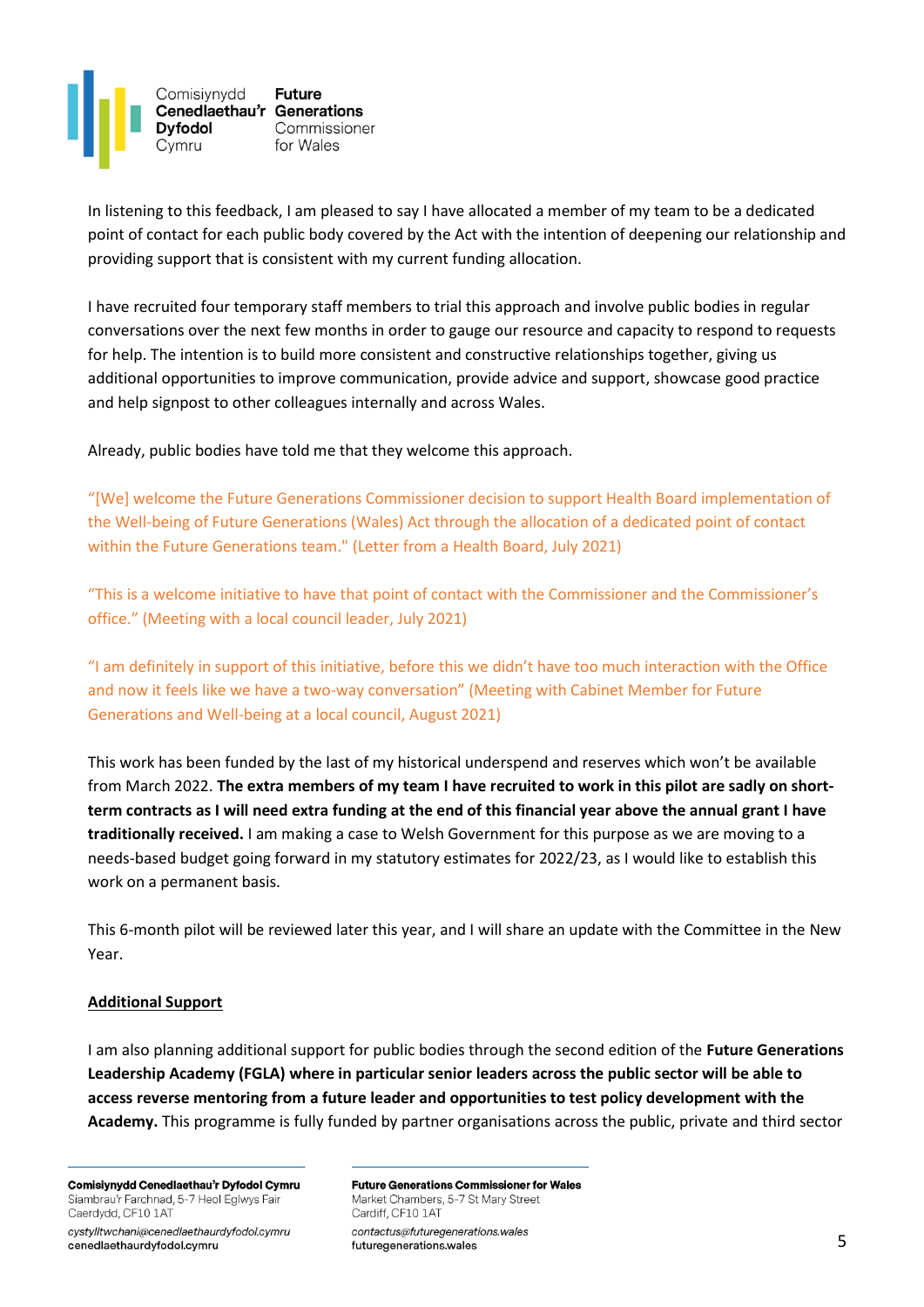

and following a pilot year in 2019-20 an independent evaluation found the FGLA achieved its objectives to train young people (including young leaders from public bodies) in leadership skills and build their understanding of the Well-being for Future Generations Act and how to achieve its goals. The second FGLA programme will run from November 2021 to June 2022 and we are recruiting 20-30 young leaders from across the public, private and voluntary sector, between the ages of 18-30. You can find more information about the Academ[y here.](https://www.futuregenerations.wales/leadership-academy/)

I have also published **'bite-sized' versions of the Future Generations Report**, which are tailored at specific sectors and departments in public bodies. The aim of these products is to provide public bodies with alternative versions of the Future Generations Report 2020 which are easier to digest. My team has been running session with different sectoral bodies for example North Wales Planning Officers Group (NWPOG) and Young Planners Cymru to upskill them on using these resources. You can find these resources [here.](https://www.futuregenerations.wales/resources_posts/future-generations-report-bitesize-products/)

"We really like the simple, attractive, user-friendly format of the document. We think that the Stats and Trends lays out very clearly what the problems are and gives equal weight to the joint crises of global warming and biodiversity loss. The Oxfam donut model demonstrates how we in Wales are living beyond our fair share of the world's resources. We welcome the steer that the document provides as a very clear vision of what Wales should be aiming for." (A National Public Body Feedback)

"This is good – I like this. A great way to illustrate and explain the role and importance of housing in regards to the opportunities and the wider benefits etc. A really helpful way of presenting the link between Housing and Future Generations – particularly for lay people." (A Local Authority Feedback)

In order to support public bodies to apply the Act, and to recognise what good looks like, I have published **case studies** which demonstrate transformational change. I will work with public bodies to identify good practice and scale up learning across their organisations. This is in response to the 31% of responses to the Committee's inquiry that suggested that sharing good practice will inspire and promote further activity. You can find these case studie[s here.](https://www.futuregenerations.wales/resources_posts/case-studies/)

*My response to:* **Recommendation 4:** The Future Generations Commissioner should prioritise supporting public bodies and Public Services Boards to deliver this legislation.

In addition to the comments on Recommendation 3 above, I would like to share the following reflections.

## **Public Services Boards (PSBs)**

It's an important time for PSBs. Between autumn 2021 and spring 2023, they will publish their second wellbeing assessments and well-being plans for their respective areas, as required by the Act.

Comisiynydd Cenedlaethau'r Dyfodol Cymru Siambrau'r Farchnad, 5-7 Heol Eglwys Fair Caerdydd, CF10 1AT

cystylltwchani@cenedlaethaurdyfodol.cymru cenedlaethaurdyfodol.cymru

**Future Generations Commissioner for Wales** Market Chambers, 5-7 St Mary Street Cardiff, CF10 1AT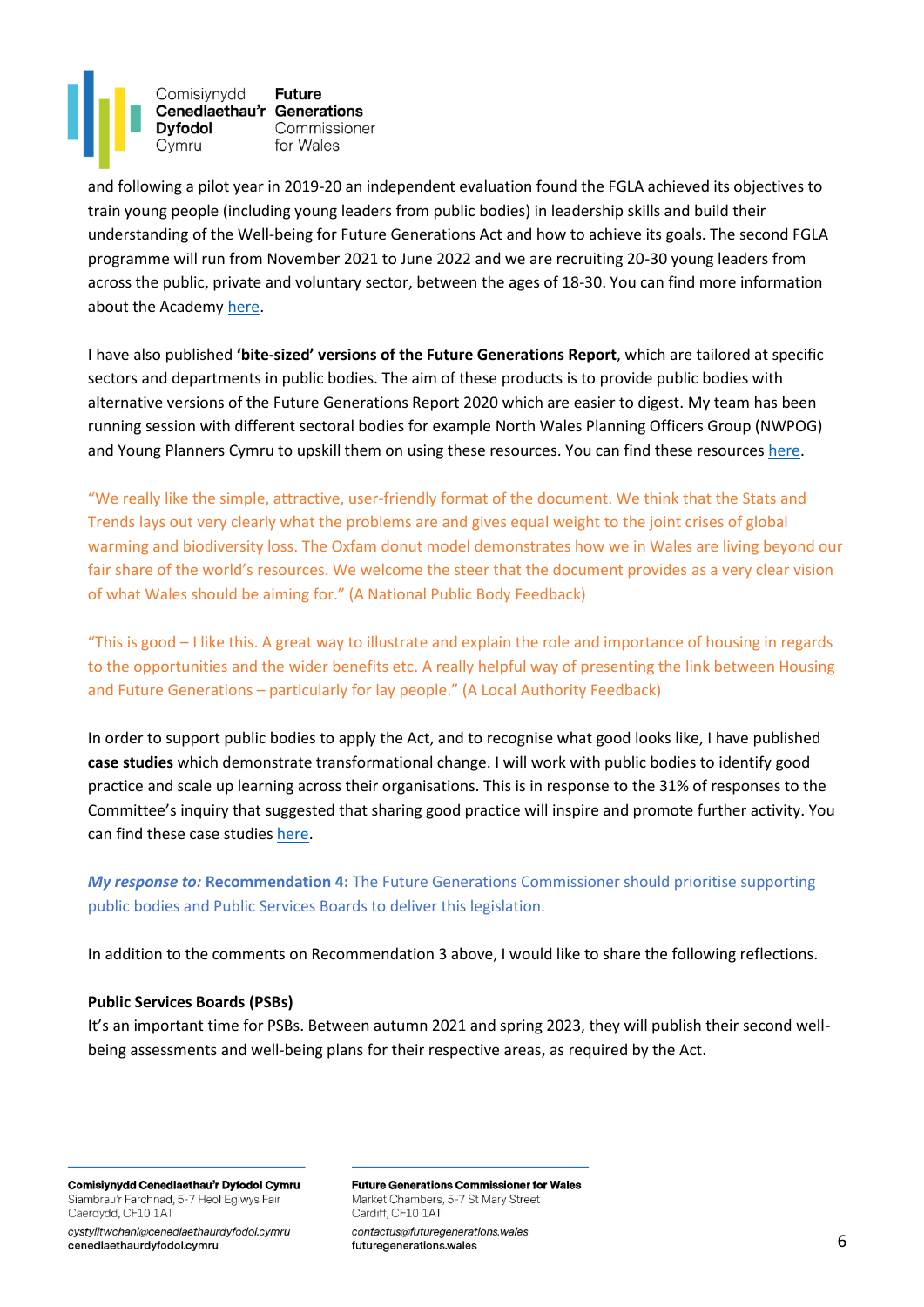

In an effort to be as helpful as possible in supporting PSBs to prepare these, my office worked closely with colleagues in Welsh Government's Partnership division to share a clear set of joint expectations in March 2021. This was signed by both Julie James MS and myself, and is included in the appendix for your reference.

This guidance not only sets out what we expected to see during the second round of well-being planning from PSBs, but also what my office and Welsh Government will do (and what we will explore), to support PSBs as best we can.

For example, we said we will continue to collaboratively run the national PSB network meetings and topic focused webinars through 2021 with other organisations and networks, building on the 'involvement' and 'futures/long-term' events we held in November and December 2020. And we said we'd explore the potential for small, online communities of PSB practice (peer networks) on particular themes. My team are also working collaboratively with Co-Production Network Wales who have secured Big Lottery funding to support the involvement of people across Wales in well-being assessments and planning.

My office continues to work with Welsh Government colleagues to actively run and participate in the PSB Coordinator network meetings, held 3-4 times a year. Due to the pandemic, these switched from meeting in person in locations across Wales, to online. And it's been positive to see the energy and active participation from the Coordinators in these more recent online sessions. We're also using the network meetings, quarterly bulletins, online webinars and other means to share good/best practice with PSBs - this is particularly powerful when hearing from PSBs who feel they're delivering aspects of the Acts well in their areas.

My office continues to work closely with the Sustainable Futures Division of Welsh Government, who are leading on the publication of the second Future Trends Report. This is to ensure alignment and integration with the PSBs as it develops. Currently, this includes my office working collaboratively with Welsh Government, Public Health Wales and Natural Resources Wales to prepare clearer steps and guidance to PSBs on how they can embed futures and long-term into their well-being assessments and plans. And, participating in a series of online workshops in the autumn with Government colleagues to help PSBs understand and apply the Future Trends Report to their areas, helping them answer the 'so what?' question.

This dedicated work is in addition to my general duties of providing advice, assistance and encouraging public bodies and PSBs to take greater account of the long-term impact of the things they do. For PSBs specifically, my team regularly provide ad-hoc advice, digest their Annual Reports and provide case studies and share good practice and I sometimes attend PSB meetings to provide advice and encouragement. As explained above, the points of contact within my team are currently involving representatives of public bodies and PSBs across Wales to explore how my limited resources and capacity can be best used to help them implement this legislation and cultural change.

Comisiynydd Cenedlaethau'r Dyfodol Cymru Siambrau'r Farchnad, 5-7 Heol Eglwys Fair Caerdydd, CF10 1AT

cystylltwchani@cenedlaethaurdyfodol.cymru cenedlaethaurdyfodol.cymru

**Future Generations Commissioner for Wales** Market Chambers, 5-7 St Mary Street Cardiff, CF10 1AT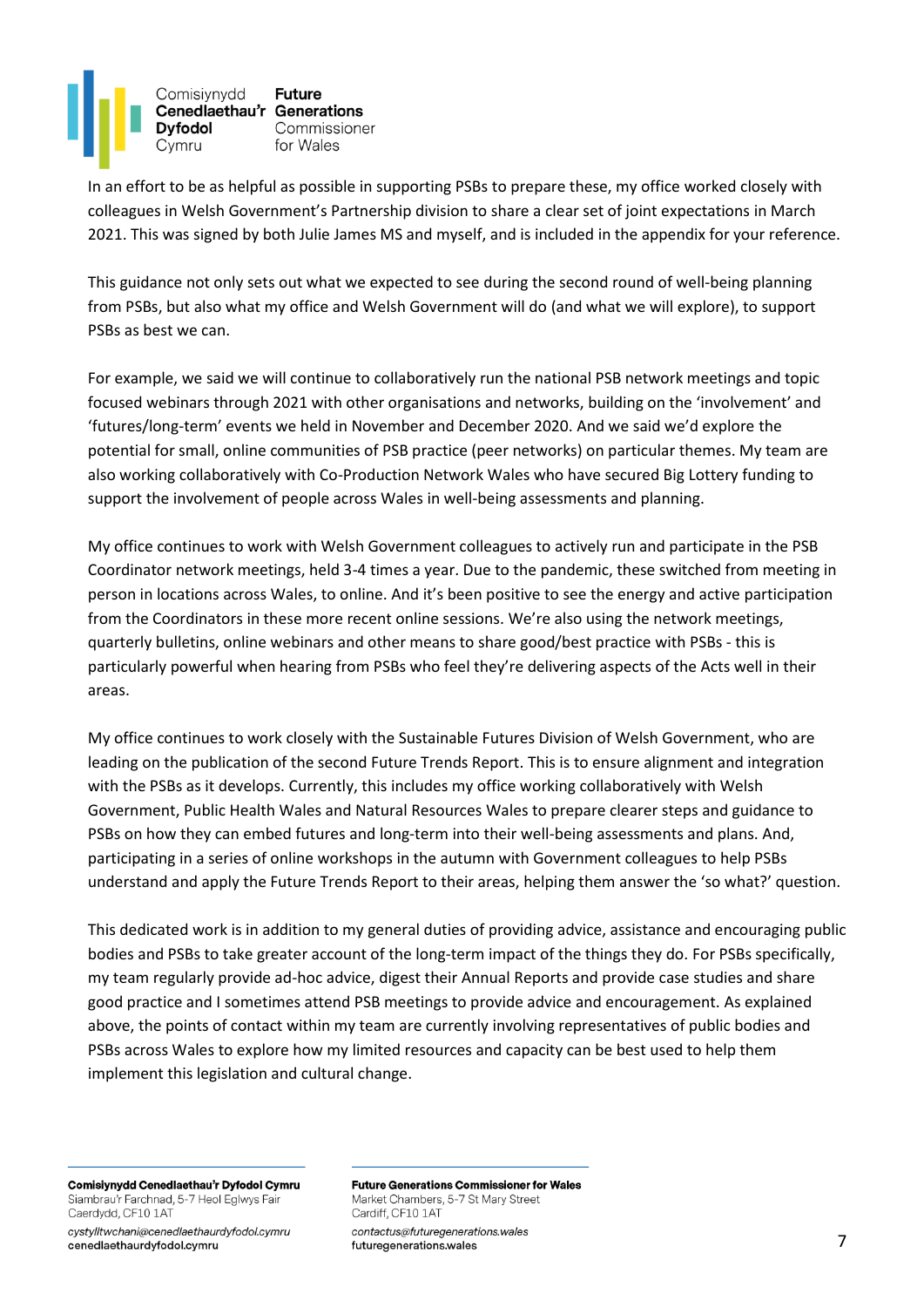Comisiynydd **Future** Cenedlaethau'r Generations **Dyfodol** Commissioner Cymru for Wales

*My response to:* **Recommendation 11:** Public bodies subject to the Well-being of Future Generations (Wales) Act 2015 must ensure that the five ways of working are embedded in their plans for recovery from the Covid-19 pandemic. We recommend that any gains they have made in their immediate response to the pandemic are not lost, and that they shift their focus from the day-to-day to long-term and prevention.

As Welsh Government, the Senedd and public bodies develop their plans for recovery from the COVID pandemic and deal with ongoing challenges, the long-term and integrated focus of the Well-being of Future Generations Act has never been more essential. We have a once-in-a-generation opportunity to create public services that tackle the economic, equality, health, climate and nature crises simultaneously, and which provides the 'Wales We Want' for our communities now and in the future.

COVID-19 has placed huge pressure on the public sector and has resulted in devastating loss of life. The Committee have heard many examples of how public bodies have used this period as an opportunity to see things differently. However, I have not yet been assured that futures-thinking and foresight planning has or is being fully applied to help shape Welsh Government's long-term response to the pandemic, or in how it seeks to prevent future crises from occurring.

Furthermore, COVID-19 has highlighted or exacerbated many inequalities that were already there and can no longer be ignored. I advise public bodies to take all reasonable steps to identify and address these challenges. My forthcoming Inequality in a Future Wales Report will also provide public bodies with further information to consider.

To ensure Welsh Government were considering the Well-being of Future Generations Act in its recovery plans I issued several pieces of advice, including a [5 point plan,](https://www.futuregenerations.wales/resources_posts/welsh-government-budget-must-signal-a-change-in-direction-to-reset-our-economy/) a detailed letter to Jeremy Miles MS and Rebecca Evans MS (as attached) and published [a Fit for the Future Programme for](https://www.futuregenerations.wales/work/ourfuturewales/) Government. I have followed this up with more detailed advice on specific aspect for example investing in the decarbonisation of homes, the new nation Transport Strategy and on the development of skills policy.

I welcomed the comments made by public bodies during the inquiry. Over a third of written PAC responses highlight that COVID (and Brexit) should be used as opportunities for implementing the Act while people are receptive to change. There are clear lessons here for how these ways of working can be 'baked in' for future work and applied to long-term thinking, not just crisis response.

"The Act emerging from COVID is more important than ever before. The goals are core principles for every country throughout the world. We've learnt a lot of lessons and that's the country we want coming out of the pandemic. The way to do it is to work together. The 5 Ways of Working are more important than ever post-COVID" (Cyngor Ynys Mon / Anglesey Council)

"The experience of COVID and the ACT have planted a conscience in us of a higher purpose and making our services more accessible." (National Library of Wales)

Comisiynydd Cenedlaethau'r Dyfodol Cymru Siambrau'r Farchnad, 5-7 Heol Eglwys Fair Caerdydd, CF10 1AT

cystylltwchani@cenedlaethaurdyfodol.cymru cenedlaethaurdyfodol.cymru

**Future Generations Commissioner for Wales** Market Chambers, 5-7 St Mary Street Cardiff, CF10 1AT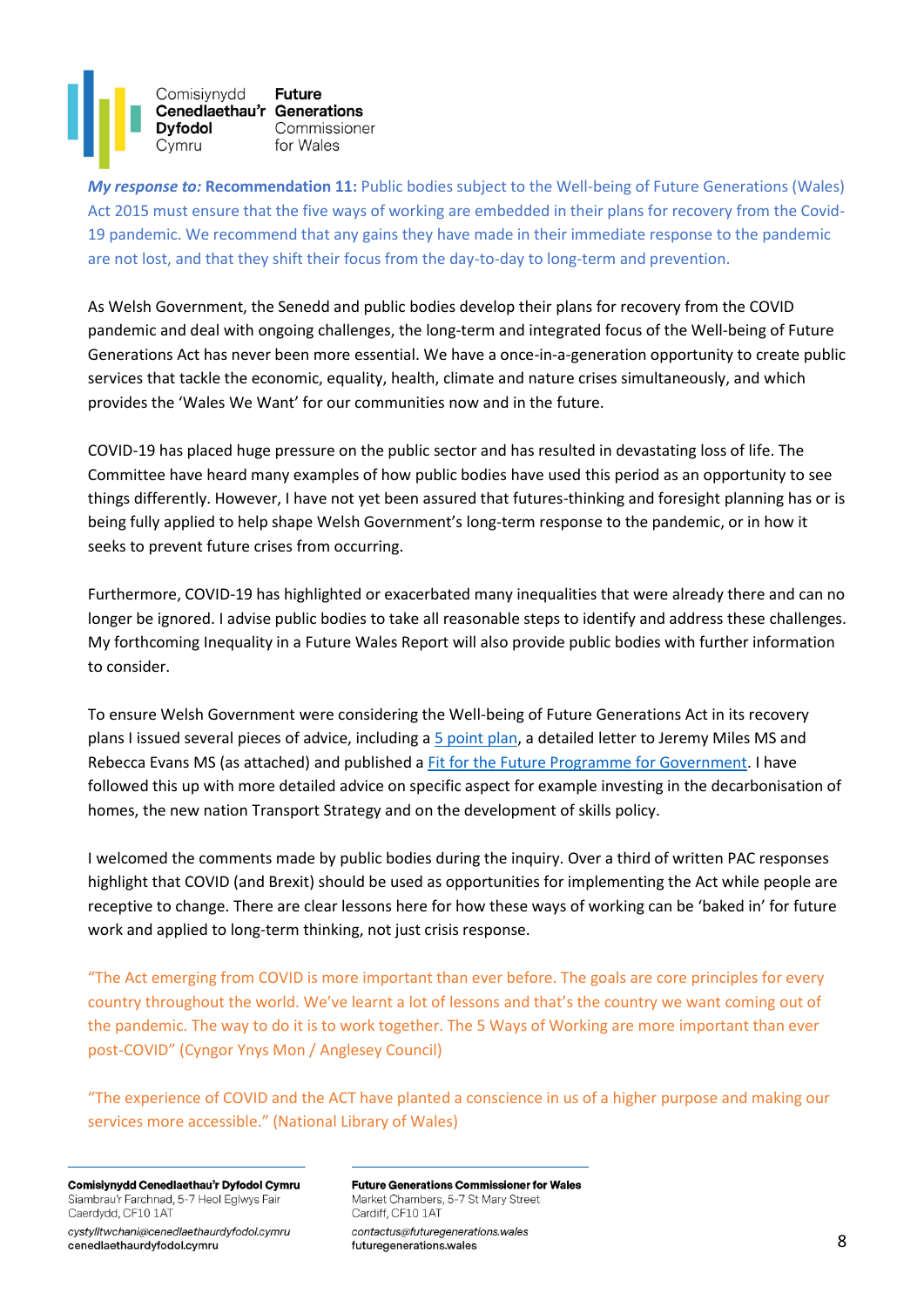

Rather than spending £3m on a new centre, the National Library of Wales chose to invest in digital to make their collections more accessible.

Flintshire Council recognized that budget restrictions and COVID has helped them look at things differently. They've refurbished the old buildings for some day centres and commissioned a third sector organisation who are running the service far better- the offer to service users has far improved.

I have welcomed the innovation and collaboration by public bodies in addressing the COVID response. Activities and decisions that once were seen as challenging or not essential have been actioned and I'm pleased that public bodies have committed to continuing many of these good approaches beyond the recovery.

In my evidence to the Committee, I shared concerns that Welsh Government were failing to apply all five ways of working consistently during the pandemic. These concerns included:

- Lack of join-up and **integration** on Wales' COVID-19 recovery. I was concerned that several policy groups and Ministerial Advisory Groups were potentially working in isolation.
- A lack of alignment between the activity on equality, diversity and inclusion in relation to the response to COVID-19 and the ministerial advisory groups (and others) focused on recovery. It is not clear how the information and intelligence being gathered is informing the work (and investment decisions) of Government to address **preventative** action.
- A lack of **involvement** (in terms of diversity and equality) in many of the groups shaping the recovery. There is a need to build on involvement methods used as part of the crisis response, broadening the involvement of groups steering the recovery.
- The absence of **integration** across policy areas. For example, the National Museum have been open in their message that they are an 'underused resource'. They want to be better connected to the other groups and networks working on COVID-19 recovery, particularly groups focused on the environment, skills and health and well-being.
- Unclear how **long-term** thinking, futures and foresight is being applied.

These lessons must be shared across Government and externally.

Welsh Government showed a progressive approach in passing this law – but has underestimated the scale of focus, support and reform needed to get it delivered in every layer of governance and public service delivery in Wales. The Government now needs to ensure that the ambitious approach in passing legislation on the floor of the Senedd is matched with ambitious action on implementing it on the ground.

Comisiynydd Cenedlaethau'r Dyfodol Cymru Siambrau'r Farchnad, 5-7 Heol Eglwys Fair Caerdydd, CF10 1AT

cystylltwchani@cenedlaethaurdyfodol.cymru cenedlaethaurdyfodol.cymru

**Future Generations Commissioner for Wales** Market Chambers, 5-7 St Mary Street Cardiff, CF10 1AT